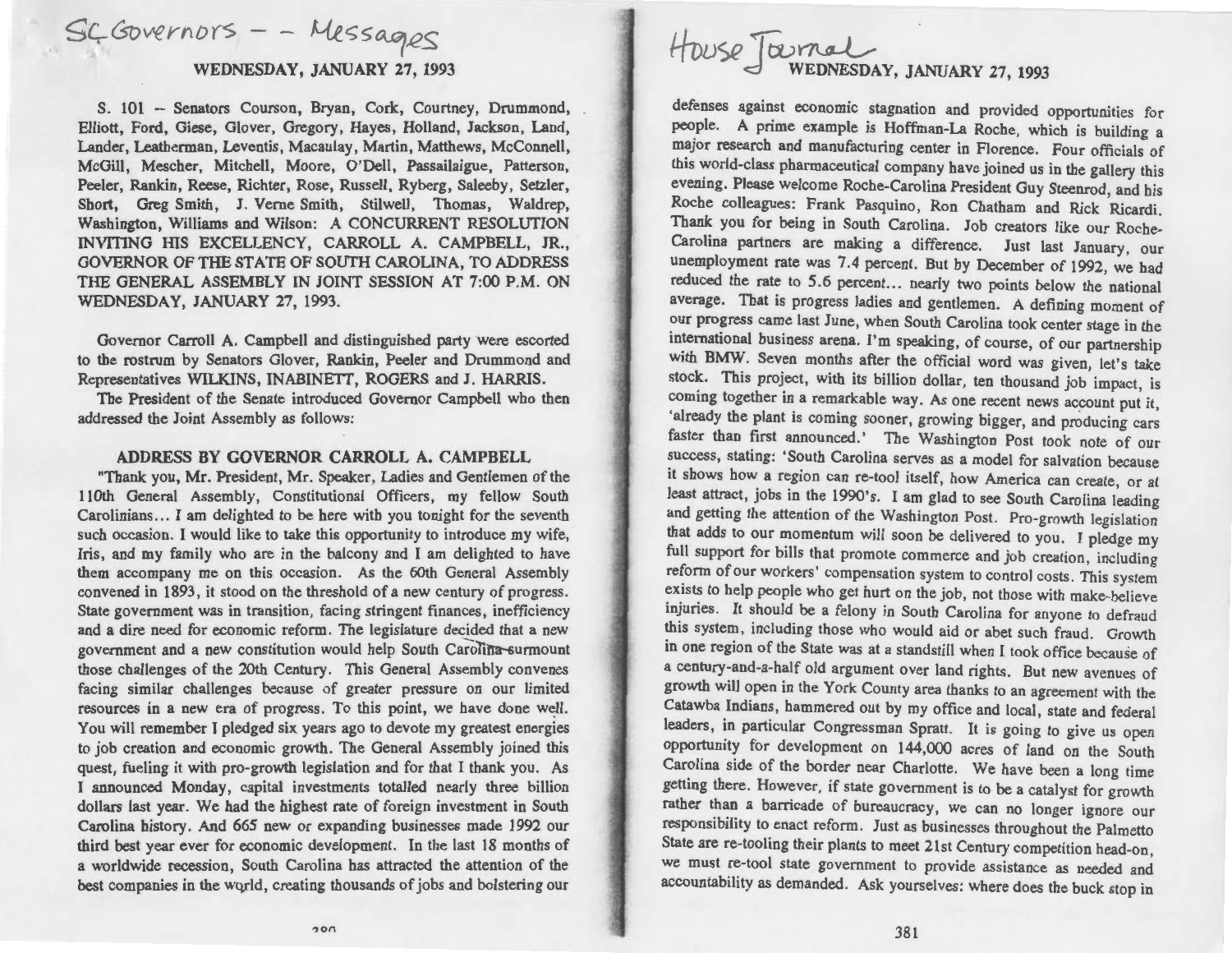South Carolina government? I'll tell you where it stops, ladies and gentlemen. Nowhere! It just breaks down into nickels and dimes. We deserve better. So, tonight, I renew my call for every South Carolinian to have a voice in government reform. I renew my call for a referendum on cabinet government for the State of South Carolina and I ask you to support it. As I said from this podium last year, I'm asking you to trust your voters with the question of whether their government should be reformed. Only you, the members of the General Assembly, can let the people decide the long-term direction of South Carolina. Don't deny them this right to vote on this. It is something that needs to be done. Unfortunately, we can't give the people a vote before 1994. But there is no need to wait. Some state agencies can be reorganized now in direct response to changing times. In 1917, sweeping progress was well underway when the South Carolina Highway Department was created. The plow was still our most significant economic development tool, but the importance of the highway was becoming more apparent. We had more than 38,000 motor vehicles registered in the State. There were more than 3,000 miles of roads and only 28 of these miles were paved. Today, it's not unusual for a county to have as many as a thousand miles of state maintained roads. Our growth demands coordination. For example, the Port of Charleston is only as good as the planes, trains and automobiles that connect every town and county to this gateway to world markets. New federal legislation is prompting states to coordinate transportation planning, even across state lines. Unfortunately, South Carolina is one of the last three states in which transportation planning is fragmented. We have three independent agencies: a Highway Department, an Aeronautics Commission and a Railways Commission. These agencies need to be streamlined and coordinated. And we need accountability! Again last year, headlines written in oceans of black ink told a sorry tale of corruption and waste at the Highway Department. Again last year, public confidence was undermined by the abuses of a few. But some of the powers-that-be at the Highway Department simply didn't understand and still don't. They are good people. I went before the Highway Commission last week for the privilege of swearing in the new Highway Commissioner and I outlined our compelling case for reform. A few of the commissioners nodded politely. A few of them frowned. But they all waited until I had left to speak their minds. The door bad barely closed behind me when the old guard's indignation flared before reporters. 'There's no need for it,' one of them said. He called our ideas 'change for change sake.' Another called our plan 'radical reform for the sake of radical reform.' Ladies and gentlemen, this is change for the sake of the

#### WEDNESDAY, JANUARY 27, 1993

taxpayer. This is real reform! Tonight I call on this General Assembly to reduce three agencies into one; to reject inefficiency and encourage coordination; to create accountability and, thereby, cast out corruption. Tonight I call on you to create a South Carolina Department of Transportation. Of course, this raises the question of what we should do with our invaluable Highway Patrol. Our troopers, who earn the respect of South Carolina drivers every day, are handcuffed to a political system awash in waste and favoritism. Remove the political handcuffs. Put our Patrol in an environment where protection and enforcement are the only missions they have and not politics. Like our Highway Patrol, the State Law Enforcement Division is one of the most respected law enforcement units in the country. Therefore, I believe we should merge the Highway Patrol and SLED as divisions in equal partnership under a Chief of Law Enforcement. Speaker Sheheen has proposed that the state's chief law enforcement officer be appointed by the Governor for a ten year term. I agree. Meanwhile, there is one agency of state government that sits as judge, jury, enforcer and licenser. It's been this way for nearly 25 years, creating an atmosphere ripe for abuse. When indictments were handed down against Alcoholic Beverage Control commissioners and staff members last year, we were paralyzed by our lack of authority. Under our current system, the governor appoints more than 1,500 people statewide. Nearly all do a fine job. There are times when some don't. Regrettably, this was one of those times. I agree with Senator Williams' proposal to empower governors to remove their appointees at will when they need to. The problems at the ABC Commission run deeper, though. The agency was in disarray. So I created a Task Force to recommend an overhaul. The Chairman of this Task Force, Boykin Rose, is also Chairman of the ABC Commission and I applaud him for recommending the abolition of his own job and those of two other commissioners. The enforcement arm of the ABC Commission will become part of SLED, while the licensing arm would be returned to the Tax Commission, where it was until 1967. Abolishing an entire agency is a great start for government reform and I urge you to undertake it immediately. Scandals, of course, are not just measured in dollars and favors. Is it not scandalous that children in state foster care are dying? Last year, I discussed with you the continuing problems at the Department of Social Services. I asked: 'How many children must die before someone will be accountable to the people?' Despite interim measures, this question rings unanswered in the ears of compassionate South Carolinians. Some of you suggested that the Governor's office be given responsibility over the agency. Ladies and gentlemen, I will accept that responsibility in the interest of bringing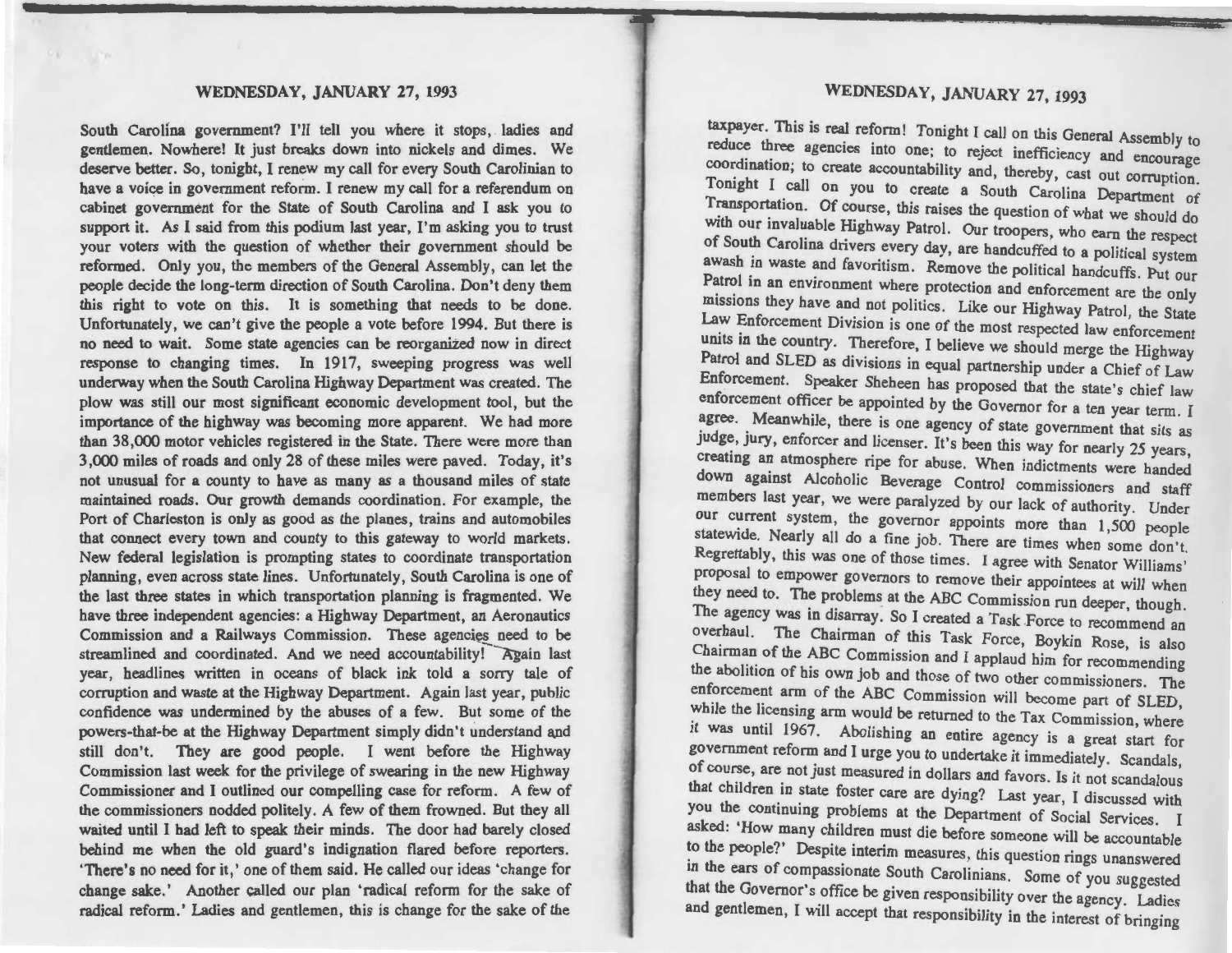**STATE STATE** 

accountability to a state agency in dire need of reform. Yet, I will accept that responsibility with conditions. A commissioner, appointed by and responsible directly to the Governor, must oversee daily operations and serve at the pleasure of the Governor. The same should apply if a board is to be appointed, but it should serve only in an advisory capacity. Tonight, we can begin to renew our government. We have an historic opportunity to re-invent the way we do the people's business and to revise the way we spend their money. A palpable sense of frustration infects the body politic in this nation. The public cries out for restoration of the linkage between word and deed. Together, we can- and we must- restore the public's trust through bold reform. I say we can start with term limits. I urge you to pass Speaker Pro Tempore Wilkins' plan for a twelve year cap on legislative and the other constitutional offices. Further, I believe that the public's confidence in government is tied directly to their tax bills. As taxes go up, confidence goes down. We were reminded of some important lessons over the summer of '92 as we weathered mid-year budget cuts. We were reminded that there is never enough money to satisfy the special interests and never enough money to do full justice to the services our government provides. But we protected our triple-A credit rating and we held the line on taxes. Thanks to the reform measures this General Assembly enacted last year to improve the accuracy of our revenue projections, I now have more confidence in our Board of Economic Advisors. And, tonight, I urge you to join me in reforming South Carolina's budget writing process. According to our latest projections, once the General Reserve and Capital Reserve Fund requirements are met and debt service is addressed, we will have only twenty-two million dollars in new money left over. I know it's-hard to imagine, but every major state agency has asked for at least twenty-two million dollars more next year. Push has come to shove, friends, but we cannot give in. I'm open to new ideas on budget reform, but not if they create upward pressure on taxes. Representative Boan and I are working on a vital safety measure... an increase from two to three percent in the capital reserve fund. Join us in building upon our national reputation for fiscal conservatism. Program effectiveness should rule our spending, but the integrity of the line item veto must be maintained. It is a protection for the people and any attempts to dilute it would be unacceptable. If you are determined to reform the budget process for the General Assembly, then reform it for the Executive Branch, too. Representative Clyborne's line item veto bill adds precision to the budget cutting process. Last year you voted to keep the low-level waste facility at Barnwell open. This year, it becomes the only such facility in the country. We have been more than

/·

#### WEDNESDAY, JANUARY 27, 1993

cooperative in hosting the facility. And I'm pleased to report that revenues are coming in on schedule. Every dollar should continue to be earmarked for the General Reserve Fund and non-recurring items. Tonight I remind you: if we stick to the plan we adopted last year, South Carolina will get out of the low-level waste disposal business once and for all. You may have heard that the federal government is fishing around for a temporary storage site for high-level waste from the nation's commercial reactors. I'm not waiting to be asked. Today, I informed federal authorities that since they haven't found a permanent storage site, don't look to South Carolina for a temporary Monitored Retrievable Storage facility. I'm proud of the fact that a recent report by the American Public Health Association gives us high marks on environmental issues. The Association says we have the fourth cleanest drinking water and the 10th lowest level of air pollution in the country. I say we keep it that way or make it better. Of course, we cannot have a truly safe environment until we clean up crime. Our dedicated law enforcement professionals stand shoulder-toshoulder as our first defense. Tragically, in the last year, ten South Carolina officers, a record number, died in the line of duty. I ask you to join me in a moment of silent remembrance for them. Amen. Justice Toal and a task force of experts are working hard on some solid recommendations on juvenile justice and we await their report with interest. All of us are concerned with the rise in crime, particularly juvenile crime. Sadly, each year brings new fads in violence. Carjackings have come to South Carolina. What do you do with a 15- or 16-year-old who holds a gun in a young mother's face, threatening to kill her if she doesn't let him take her car? I say he belongs in a court room on trial as an adult. Senator Richter has drafted a law to make this happen and it deserves your support ... just as automobile insurance reform deserves your support. Time and again over the past six years, I have proposed sweeping changes to South Carolina's auto insurance laws. Time and again, true reform was swept aside. When the smoke cleared, we had agreed to minor changes. In 1987, I worked with you to reduce the subsidy good drivers pay for bad. In 1988, I worked with you to increase penalties for drunk drivers and habitual traffic offenders and to crack down on uninsured motorists. And, in 1989, we required drivers to wear seat belts and we increased the safe driver discount to 20-percent. We've seen some results. Our rates were the 22nd highest in the nation in 1987 and our ranking improved to 30th last year. But make no mistake: our rates are not lower. Our national ranking improved because we've merely slowed our rate of increase. We still need to reform the system. We must put an end to the litigation lottery that allows some to convert neck braces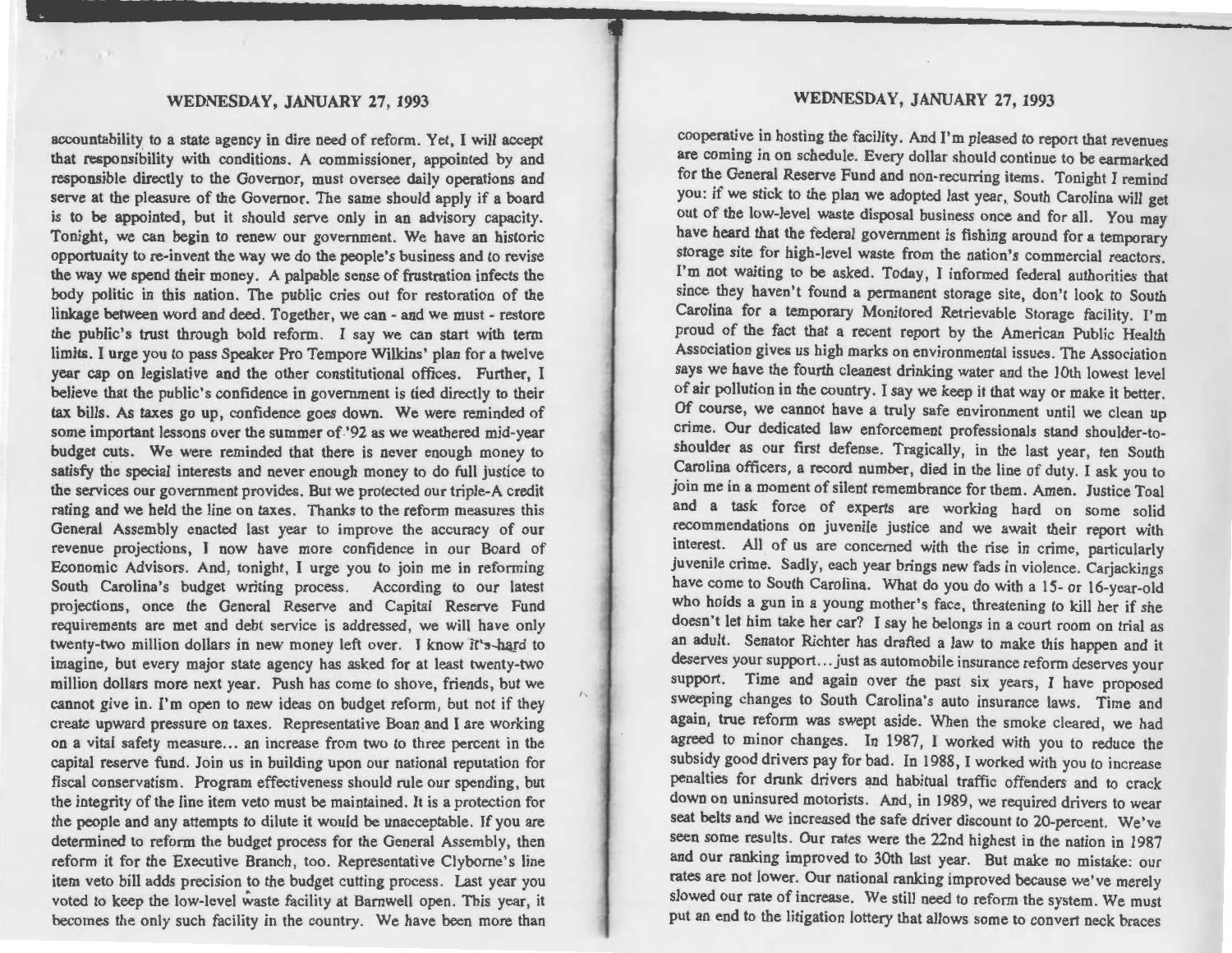and imaginary pains into cold, hard cash. Last year, I asked you to give South Carolina choice no-fault insurance. Again this year, it's on your desk and the drivers of our State deserve it. Give it a fair hearing. Remember, what you doing is giving your constituents an option, not locking them into a system as they are today. I don't think you want to deny your constituents an option. Let's not kid ourselves. Insurance rates will never go down under the current system, just as the cost of health care will never go down if we fall prey to the political posturing that has characterized the automobile insurance debate. As Chairman-elect of the National Governors' Association, I am committed to working with my fellow governors, the new administration and Congress on health care reform. It is time for Washington to provide us with the tools we need to manage cost-effective health care systems, and then Washington should get out of the way. If we let federal bureaucrats control our health care system, we may as well pull the plug on our budget's life support system. Last year, I joined you in an effort to stop the costly medical technology arms race by tightening regulations and creating a review panel for the Certificate of Need process. This was an important first step in getting costs under control. This summer, a committee I created will recommend ways to reduce unnecessary testing, the kind doctors perform as protection against costly malpractice suits. Yesterday, Senator Leatherman began hearings on health care reform, and I urge you to carefully consider the issues raised. One concept that must be advanced is managed care. Thousands of South Carolinians think they have nowhere to turn but a hospital emergency room for basic treatment. They include the uninsured, the under-insured and those who are eligible for government health programs. Let me tell you about a Columbia-area family on Medicaid. They don't have a regular doctor or pediatrician, even though there are two children under the age of two. The children were taken to the emergency room 45 times last year for minor ear, nose and throat problems. Forty-five times! More than 643,000 South Carolinians went to emergency rooms last year for problems which should have been treated elsewhere. At a conservative estimate of one hundred fifty dollars per visit, that's ninety-six million dollars in costs shifted to you and me and everyone who pays for health care. Look at it this way. Going to an emergency room for a cough is like buying a new car when you run out of gas. We can lower these costs through preventive medicine and family health care. Representative Mattos has a bill to require that all children have their immunization that are of age before they even go into day care. We require it for school, let's back it down. I think Jim Mattos' bill is a good bill. The technocrats say we need 'primary care providers.' I call

#### WEDNESDAY, JANUARY 27, 1993

them family doctors. Call them what you want, but Medicaid patients should have one. They should be treated like anyone else who has insurance. So we must ensure access. This is managed care and it can save us millions. That's why I'm announcing tonight two managed care pilot projects. In three Lowcountry counties, under the direction of MUSC, Medicaid recipients will select a family doctor to keep costs down. And in a seven county region of the Pee Dee, pregnant Medicaid patients will be enrolled in a plan that offers access to quality care for less money. But there are nearly half a million uninsured South Carolinians tonight who simply can't afford health care. They work for the neighborhood grill, the corner laundry or the local video store. Health insurance is too expensive for their employers to provide. So, what are our choices? We can mandate health insurance for small business owners and force lay-offs across the State. Or we can create group health associations to drive down costs and improve access for small business employees and individuals. That's what I want to do! Improved access to reasonably priced, high quality health care is our goal. We already have a program in South Carolina that meets the goals of managed care and preventive medicine. It's called 'Caring for Tomorrow's Children.' It's a non-bureaucratic solution to a problem that exacts a tremendous toll in dollars and lives. Does it work? You bet it does! Since I joined Blue Cross and Blue Shield of South Carolina three years ago in developing it, our infant mortality rate has dropped 12 1/2 percent because we have improved the access to health care. Through this program, we have promoted the importance of a healthy lifestyle in getting a head start on life. We are obligated to build a strong foundation for our children's growth. I believe part of that foundation should be daily prayer. Send me your bill on voluntary prayer in school and I will sign it. You know, government has awesome responsibilities in education. But the system perpetuates a lie by promising parents classroom excellence without insisting on their involvement. On the other hand, parents also have responsibilities in the education of their children. And too many parents don't fulfill those responsibilities. Parents must be the child's first teacher. Schools are classrooms for the intellect. Homes are classrooms for the heart. That's where children get their world view, their value system, their understanding of rules... and the discipline to follow the rules. Let us not get so caught up in budgets and programs that we forget that parents ... not schools ... are the most important part of child development. And let us do everything within our power to include parents in education. During my tenure as chairman of the National Education Goals Panel, we called for higher standards and set out to make learning a lifelong process. We said

386